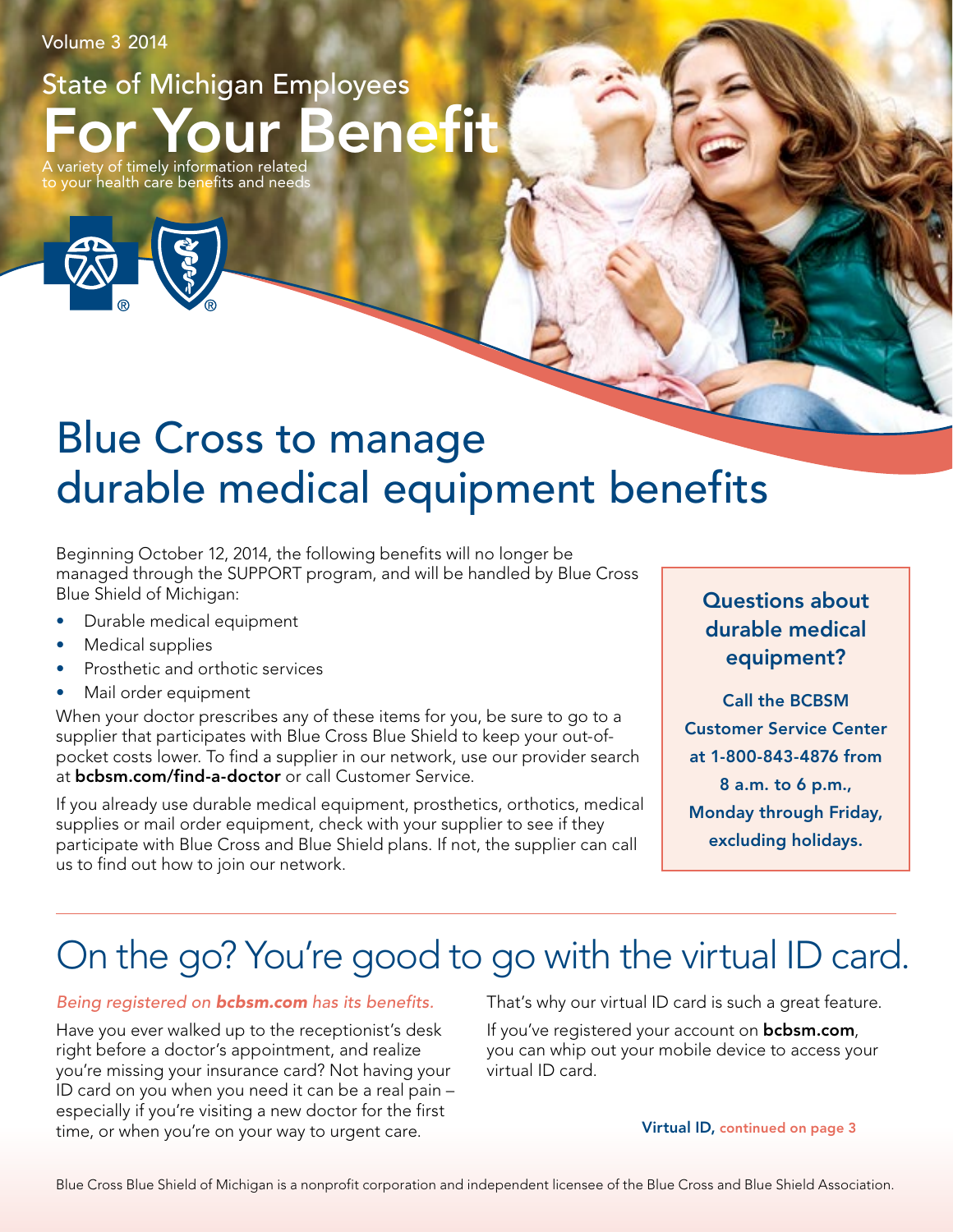## Lower your cancer risk by changing what you eat

#### Eating powerhouse foods can help

You may have heard certain fruits and vegetables referred to as a 'powerhouse.' But what does that term mean? And which foods are considered powerhouses?

Powerhouse fruits and vegetables are those most strongly linked to a lower risk of chronic illness. They're rich in vitamins B, C and K as well as folate, iron, niacin and riboflavin – nutrients that through phytochemicals seem to help protect cells from abnormalities and damaging components in food and the environment.

A recent study done by Jennifer Di Noia, Ph.D., associate professor at William Patterson University in Wayne, New Jersey, produced a list of powerhouse fruits and vegetables based on the concentration of the nutrients they contain.

10. Collard greens

Out of the 47 fruits and vegetables in the study, ten proved to be more powerful than the rest:

- 1. Watercress
- 
- 5. Spinach 6. Chicory 8. Parsley 9. Romaine lettuce
- 2. Chinese cabbage
- 3. Chard
- 4. Beet greens

Although the six fruits and vegetables below are rich in nutrients, they did not have the nutrient density required to meet powerhouse criteria:

- 1. Blueberry
- 2. Cranberry
- 3. Garlic
- 4. Onion
- 5. Raspberry 6. Tangerine

7. Leaf lettuce

To check out the entire list, go to cdc.gov/pcd/issues/2014/13\_0390.htm.

There are countless ways to incorporate more powerhouse elements and other nutrient-rich foods in to your diet. Check out the next page for a delicious recipe to get started.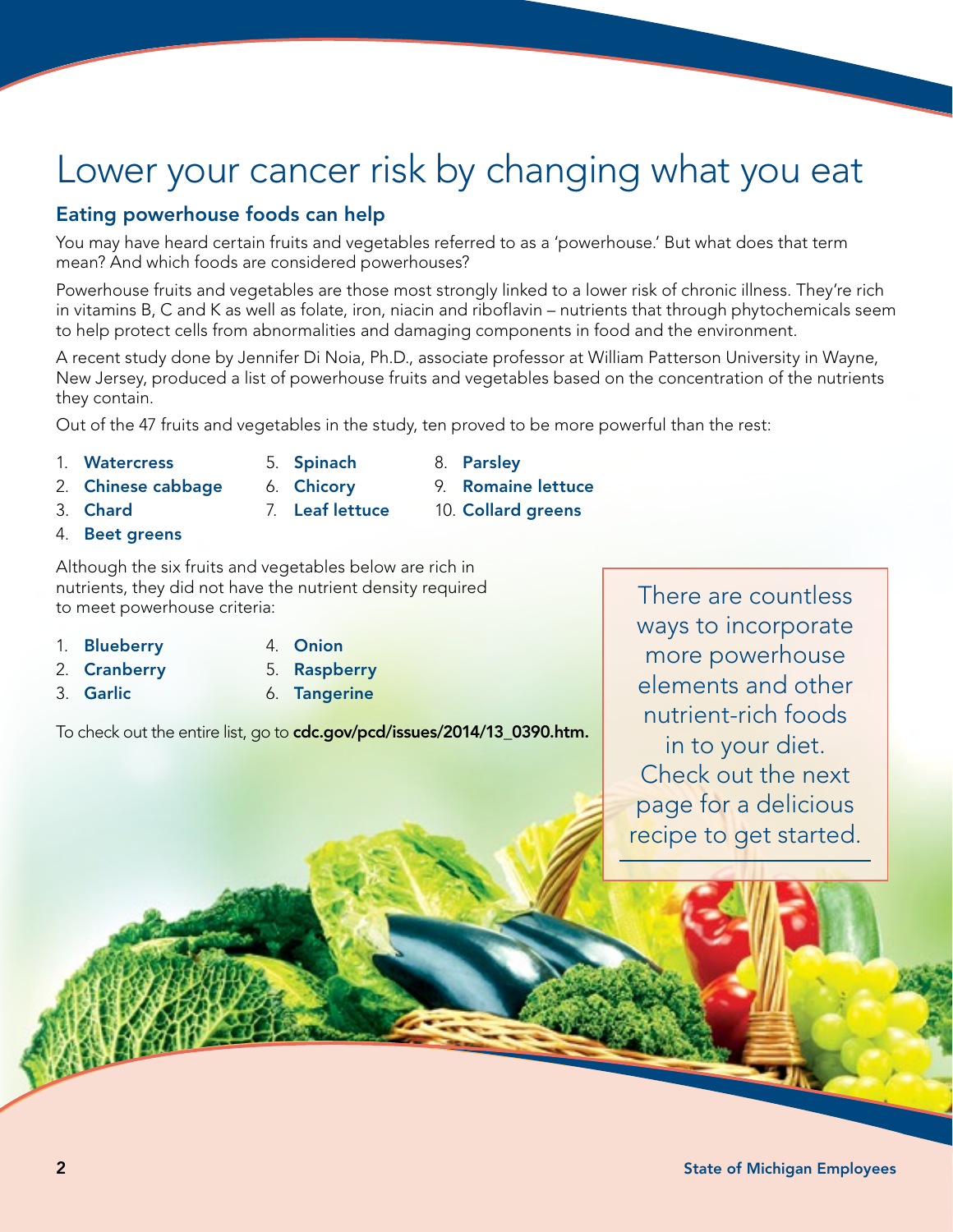Virtual ID, continued from page 1

Here's how to get to your virtual ID card:

- Using your smart phone, go to **bcbsm.com**.
- Tap the green *Member Login* button in the top right corner of the screen.
- Log in using your user name and password.
- Once your home page appears, tap on the ID card icon in the top left corner, and your Virtual ID Card will appear.

Of course, nothing replaces having the real thing – so if you've lost your card, make sure to request additional ones. To do that, you can call Customer Service during regular business hours. Or, you can log into your account online at bcbsm.com and click on the *Get an ID card* link under *Account Settings* in the upper right side of the screen.



## Vegetarian Chili

Whether you're a full-time vegetarian or simply enjoy a meatless meal now and then, look for recipes that are full of flavor and low in fat.

Vegan meals avoid foods of animal origin including meat, poultry, fish, dairy products, and eggs — so they're cholesterol-free. While meatless recipes tend to be low in total fat, saturated fat and calories, this isn't always the case. Be sure to check nutrition details per serving.

#### Ingredients

- 1 cup textured soy protein
- 7/8 cup boiling water
- 1 tablespoon olive oil
- 1 large onion, chopped
- 1 green bell pepper, chopped

### **Directions**

Mix textured soy protein with boiling water. Heat oil in large pot. Sauté onion and green pepper until soft, about five minutes. Add garlic and cook briefly. Add tomatoes, beans, chili powder, cumin and soy protein. Stir. Bring to a boil.

Reduce heat and let simmer for about 30 to 45 minutes, until chili thickens.

#### Nutrition facts

**POWERHOUSE FOO<sup>D</sup>** 2 cloves garlic, minced 1 28-oz. can diced tomatoes

1 19-oz. can black beans, rinsed and drained 2 tablespoons chili powder 1 tablespoon cumin

You have access to this recipe and more inside **BlueHealthConnection®** 

To start exploring, log in to your account at bcbsm.com, click on the Health & Wellness tab at the top of the screen, then click the BlueHealthConnection link.

Makes four servings. Each serving contains 243 calories, 4 g fat, 0 mg cholesterol, 758 mg sodium, 40 g carbohydrates.